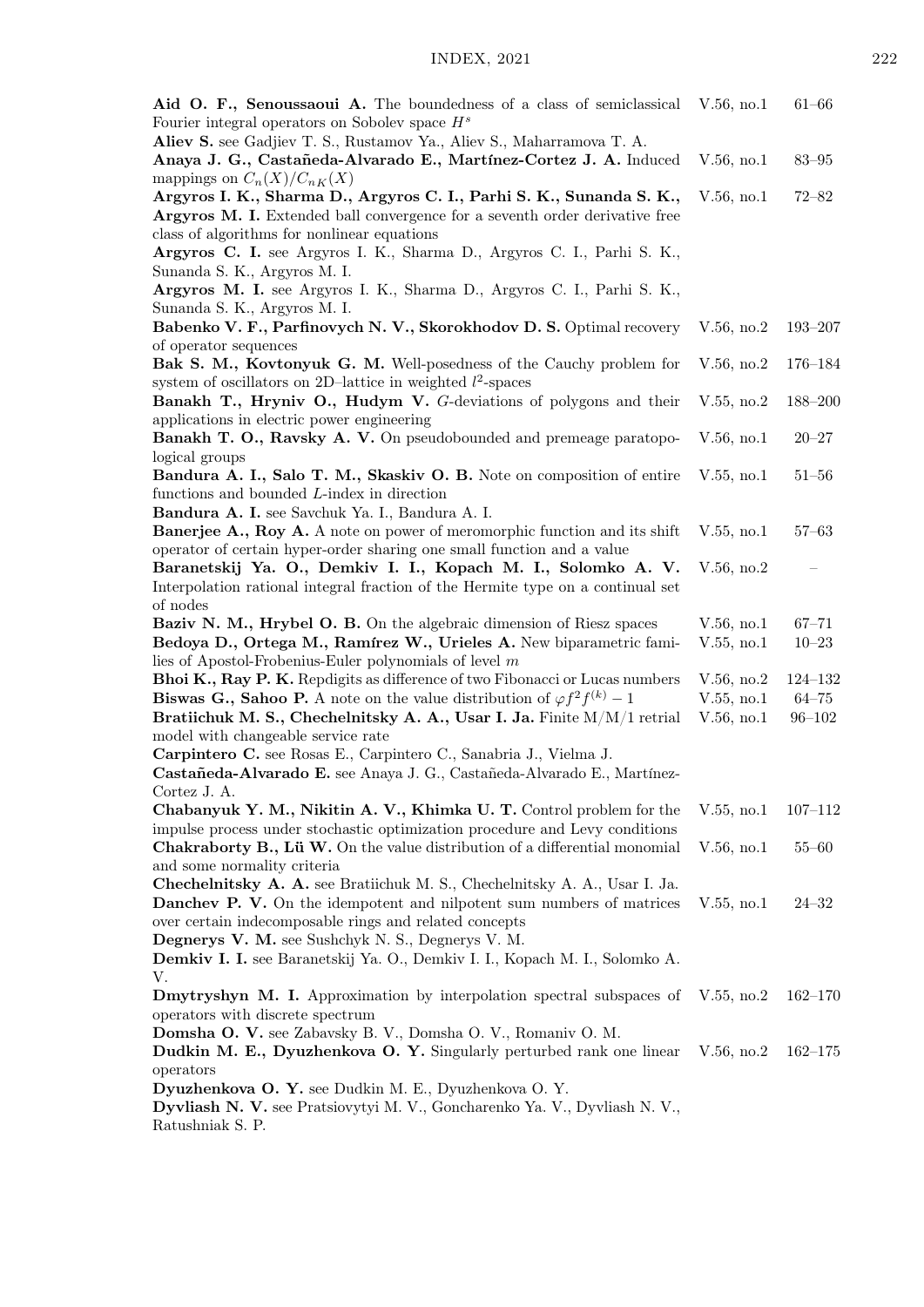| <b>Frontczak R., Goy T.</b> General infinite series evaluations involving Fibonacci V.55, no.2<br>numbers and the Riemann zeta function                    |               | $115 - 123$ |
|------------------------------------------------------------------------------------------------------------------------------------------------------------|---------------|-------------|
| Gadjiev T. S., Rustamov Ya., Aliev S., Maharramova T. A. Forcing<br>the system by a drift                                                                  | V.55, no.2    | $201 - 205$ |
| Goncharenko Ya. V. see Pratsiovytyi M. V., Goncharenko Ya. V., Dyvliash                                                                                    |               |             |
| N. V., Ratushniak S. P.<br>Goncharenko Ya. V. see Pratsiovytyi M. V., Goncharenko Ya. V., Lysenko                                                          |               |             |
| I. M., Ratushniak S. P.                                                                                                                                    |               |             |
| Goy T. see Frontczak R., Goy T.<br><b>Halushchak S. I.</b> Isomorphisms of some algebras of analytic functions of V.56, no.1                               |               | $107 - 112$ |
| bounded type on Banach spaces                                                                                                                              |               |             |
| Hrybel O. B. see Baziv N. M., Hrybel O. B.                                                                                                                 |               |             |
| Hryniv O. see Banakh T., Hryniv O., Hudym V.<br>Hudym V. see Banakh T., Hryniv O., Hudym V.                                                                |               |             |
| Khimka U. T. see Chabanyuk Y. M., Nikitin A. V., Khimka U. T.                                                                                              |               |             |
| <b>Kim S. G.</b> The norming set of a symmetric bilinear form on the plane with V.55, no.2                                                                 |               | $171 - 180$ |
| the supremum norm<br>Kopach M. I. see Baranetskij Ya. O., Demkiv I. I., Kopach M. I., Solomko                                                              |               |             |
| A. V.                                                                                                                                                      |               |             |
| Korenovskyi A. The reverse Hölder inequality for an elementary function                                                                                    | $V.56$ , no.1 | $28 - 38$   |
| Kovtonyuk G. M. see Bak S. M., Kovtonyuk G. M.                                                                                                             |               |             |
| <b>Lopotko O. V.</b> Evenly positive definite function of Hilbert space. Self-adjoint                                                                      | V.55, no.1    | $85 - 93$   |
| operators which are connected by algebraic relationship                                                                                                    |               |             |
| Lü W. see Chakraborty B., Lü W.                                                                                                                            |               |             |
| Lysenko I. M. see Pratsiovytyi M. V., Goncharenko Ya. V., Lysenko I. M.,                                                                                   |               |             |
| Ratushniak S. P.<br>Maharramova T. A. see Gadjiev T. S., Rustamov Ya., Aliev S., Maharramova                                                               |               |             |
| T. A.                                                                                                                                                      |               |             |
| Mamalyha Kh. V., Osypchuk M. M. Properties of single layer potenti-<br>als for a pseudo-differential equation related to a linear transformation of a      | V.55, no.1    | $94 - 106$  |
| rotationally invariant stable stochastic process                                                                                                           |               |             |
| Martínez-Cortez J. A. see Anaya J. G., Castañeda-Alvarado E., Martínez-                                                                                    |               |             |
| Cortez J. A.                                                                                                                                               |               |             |
| Mulyava O. M. On the relative growth of Dirichlet series with zero abscissa<br>of absolute convergence                                                     | V.55, no.1    | $44 - 50$   |
| Muzychuk A. O. The Laguerre transform of a convolution product of vector-<br>valued functions                                                              | V.55, no.2    | $146 - 161$ |
| Nguyen T. H., Vishnyakova A. On entire functions from the Laguerre- V.56, no.2<br>Pólya I class with non-monotonic second quotients of Taylor coefficients |               | 149–161     |
| Nikitin A. V. see Chabanyuk Y. M., Nikitin A. V., Khimka U. T.                                                                                             |               |             |
| Normenyo B. V., Rihane S. E., Togbe A. Fermat and Mersenne numbers V.56, no.2                                                                              |               | $115 - 123$ |
| in the $k$ -Pell sequence                                                                                                                                  |               |             |
| Ortega M. see Bedoya D., Ortega M., Ramírez W., Urieles A.                                                                                                 |               |             |
| Osypchuk M. M. see Mamalyha Kh. V., Osypchuk M. M.                                                                                                         |               |             |
| Parfinovych N. V. see Babenko V. F., Parfinovych N. V., Skorokhodov D.                                                                                     |               |             |
| S.                                                                                                                                                         |               |             |
| Parhi S. K. see Argyros I. K., Sharma D., Argyros C. I., Parhi S. K., Sunanda                                                                              |               |             |
| S. K., Argyros M. I.<br>Pratsiovytyi M. V., Goncharenko Ya. V., Dyvliash N. V., Ratushniak                                                                 | V.55, no.1    | $37 - 43$   |
| <b>S. P.</b> Inversor of digits $Q_2^*$ -representative of numbers                                                                                         |               |             |
| Pratsiovytyi M. V., Goncharenko Ya. V., Lysenko I. M., Ratush-                                                                                             | V.56, no.2    | 133-143     |
| niak S. P. Fractal functions of exponential type that is generated by the                                                                                  |               |             |
| $\mathbf{Q}_{2}^{*}$ -representation of argument                                                                                                           |               |             |
| Protasov I. V. Finitary approximations of coarse structures                                                                                                | V.55, no.1    | $33 - 36$   |
| <b>Protasov I. V.</b> On asymorphisms of finitary coarse spaces                                                                                            | V.56, no.2    | $212 - 214$ |
| Ramírez W. see Bedoya D., Ortega M., Ramírez W., Urieles A.                                                                                                |               |             |